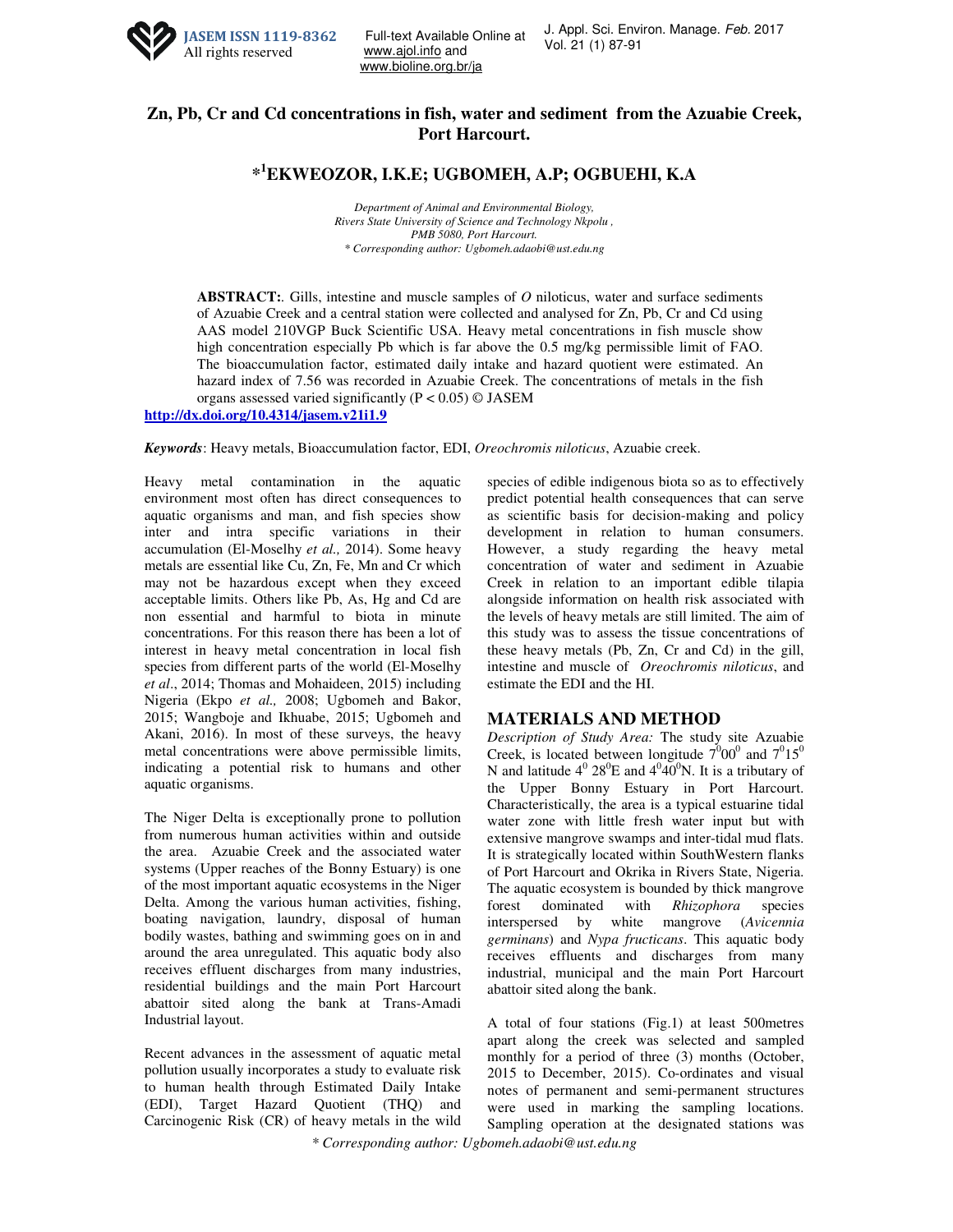carried out using an open motorized boat. Samples of water, sediment and fish were taken over the three

month's period. The location and description of the sampling stations are summarized in Table1



**Fig. 1:** Map showing study stations in Azuabie Creek and Okujagu Creek

| Table 1: Study Sites, co-ordinates and description in Azuabie Creek and the upper reaches of the Bonny River |  |  |  |
|--------------------------------------------------------------------------------------------------------------|--|--|--|
| Estuary                                                                                                      |  |  |  |

| <b>Station</b> | <b>Locations</b> | <b>Coordinates</b>                      | <b>Description of Location</b>                                                                |
|----------------|------------------|-----------------------------------------|-----------------------------------------------------------------------------------------------|
| Station 1      | Azuabie          | $N04^{0}$ .48'59.2<br>$E007^{0}02'43.1$ | Abattoir, sited under the overhead bridge at the Port<br>Harcourt main slaughter house.       |
| Station 2      | Azuabie          | $No4^0.48'47.7$<br>E007 03'08.4         | Port Harcourt ZOO.<br>The stations has gravelly bottom due to hyper-current<br>turbulence     |
| Station 3      | Azuabie          | $No4^0.48'17.3$<br>E00703'42.1          | About 500m down stream                                                                        |
| Station 4      | Okujagu Creek    | $No9^0.49'15.2$<br>E00704'21.2          | Okujagu Creek lies to the left, while very dense,<br>luxuriant, and protected mangrove swamp. |

*Collection of Samples***:** Water samples were collected for physico-chemical and heavy metal analysis using appropriate sample bottles as described in APHA (2002). Sediment samples were collected from the top 2cm of sediment surface using a benthic grab, while fish samples (*Oreochromis niloticus)* were collected from artisanal fishermen seen fishing the area using cast nets. All samples were collected in replicates. Fish samples were stored in the refrigerator until analysis.

*Laboratory analysis***:** The analysis of physicochemical parameters of water was done following standard methods (APHA, 2002).

In sediment analysis, small quantities of the sediment samples were air-dried; 1g of each was digested with Equia-Regia (mixture of HCL and  $HNO<sub>3</sub>$  in the ratio 3:1), filtered with 20ml of de-ionized water and the filtrates stored in clean acid-washed and appropriately labeled 30ml polyethylene sample container for analysis by Atomic Absorption

spectrometric method using Atomic Absorption Spectrometer (Model 210VGP Buck Scientific, USA).

The fish samples were allowed to thaw, measured to the nearest 0.1cm and the muscle, gills and the intestine were used for the metal analysis after the method of APHA (2002) using the Atomic Absorption Spectrometric method with an Atomic Absorption Spectrometer (Model 210VGP Buck Scientific, USA).

Data was also subjected to analysis of variance (ANOVA) to determine relationships and levels of significance. Where ANOVA result showed a significant difference, Tukey test were performed for mean separation.

Bioaccumulation factor was estimated as the ratio of the concentration of heavy metal in animal tissue (fish species) to the concentration of heavy metals in the sediment  $(BAF = bio accumulation factor (Falus)$ and Olanipekun, 2007)).

*EKWEOZOR, I.K.E; UGBOMEH, AP; OGBUEHI, K*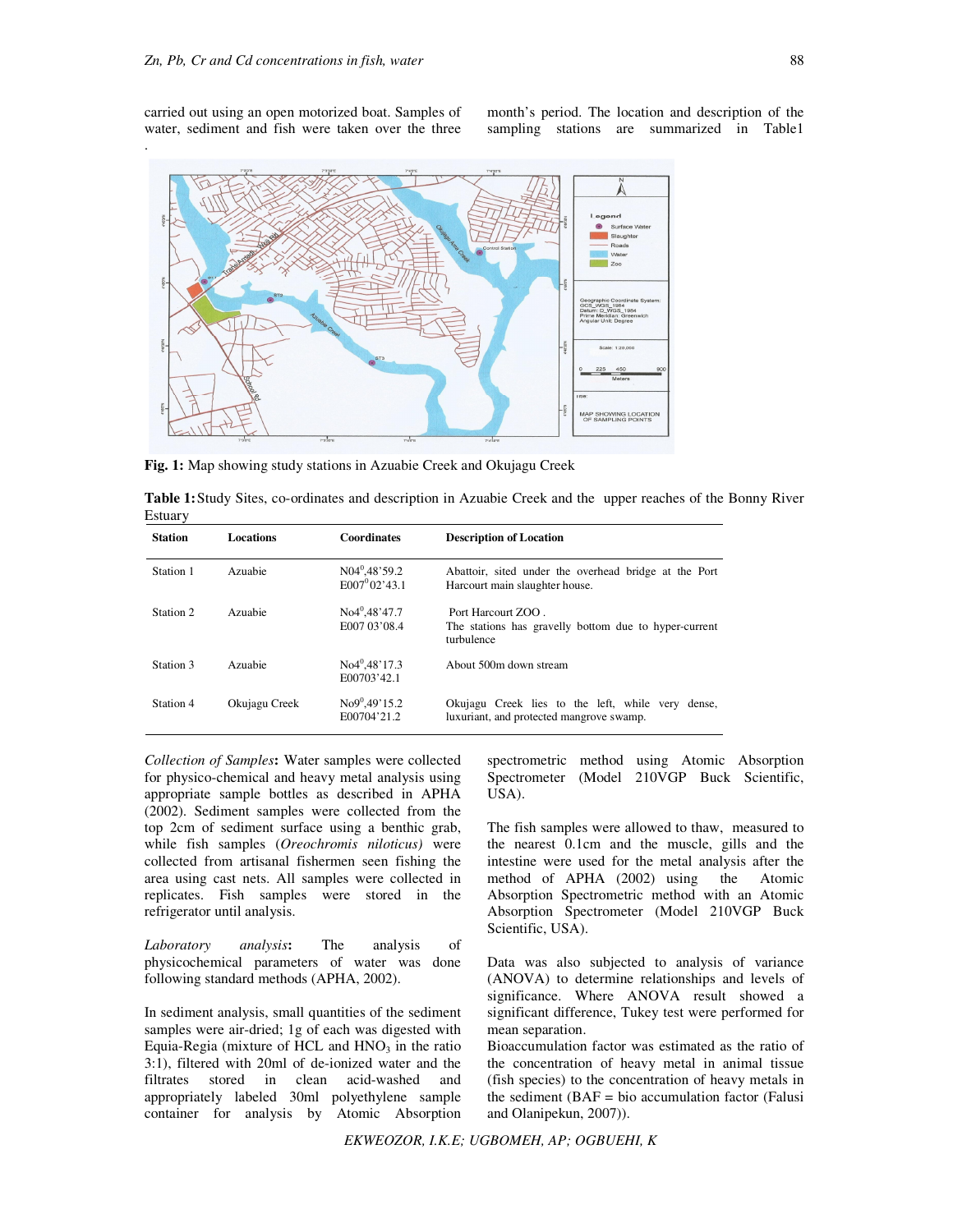Heavy metal concentration animal Heavy metal concentration in sediment  $BAF =$ 

The public health risk associated with consumption of edible biota (fish species collected from the Azuabie Creek was evaluated by using the Estimated Daily Intake (EDI) as in Ugbomeh and Jaja (2013) to determine the Target Hazard Quotient (THQ).

Target Hazard Quotient (THQ) is given by: **THQ = EDI / RFDO**

Where EDI = Estimated Daily Intake

 $R_{FDO}$  = the reference oral dose of individual metal

(mg/kg/day)  $R_{FDO}$  of the investigated metals are as follows:  $Cd = 1x10^{-3}$ ,  $Pb = 4x10^{-3}$ ,  $Cr = 1.5$  and  $Zn = 3x10^{-1}$ 

The estimated daily intake (EDI) of each heavy metal in this exposure pathway was determined by the equation<br>EDI

EDI  
\n
$$
\frac{E_F \times E_D \times F_R \times C_F \times C_M}{W_{AB} \times T_A} \times 10^{-3}
$$

 $E_F$  = The exposure frequency 365 days/year<br>  $E_D$  = The exposure duration, equivalent to

The exposure duration, equivalent to verge life time (65 years)

 $F_{IR}$  = The fresh food ingestion rate (g/person/day) which is considered to be 200g / person / day

 $C_F$  = The conversion factor = 0.208

 $C_M$  = The heavy metal concentration in food stuffs (mg/kg d-w)

 $W_{AB}$  = Average body weight (60 kg)

 $T_A =$  Is the average exposure time for noncarcinogens (it is equal to  $(E_F \times E_D)$ ) as used by Wang *et al*., (2005).

To estimate the risk to human health through more than one heavy metal, the hazard index (HI) has been developed (USEPA, 1989). The hazard index is the sum of the hazard quotients for all heavy metals, which was calculated by the equation -

 $HI = \sum HQ = HQ_{cr} + HQ_{zn} + HQ_{pb} + HQ_{cd}$  (Guerra *et al*, 2010).

## **RESULTS AND DISCUSSION**

The physico chemical parameters in Table 2 show the water characteristics as at the time of sampling. It was acidic with low DO values of between 2.2 to 4.81 mg/l. The lowest DO was at station 1 which is at the abattoir with all the organic waste as run-off. Other than that the values were typical of an estuarine environment. Heavy metal concentration in water compared to those of sediments indicated that they were higher in sediment than in water (Table 3). The water parameters varied between stations and some were significant at  $p < 0.05$ .

**Table 2:** Physico-Chemical Propertie (Mean ± SD) of Azuabie and Okujagu-Ama Creek of Upper Bonny Estuary Surface

| Parameters         | Station 1              | Station 2               | Station 3               | Station 4                  |
|--------------------|------------------------|-------------------------|-------------------------|----------------------------|
| Temp $\mathrm{C}$  | $b$ 27.37 $\pm$ 0.21   | $27.93 \pm 0.31$        | $a$ 28.33 $\pm$ 28.33   | $^{\circ}$ 28.7 $\pm$ 0.26 |
| pН                 | $46.38 \pm 0.07$       | $^{\circ}6.45\pm0.02$   | $^4$ 6.53 $\pm$ 6.53    | $^{\circ}6.45\pm0.07$      |
| $EC$ ( $\mu$ s/cm) | $9.75 \pm 3.82$        | $12.91 \pm 1.08$        | $16.87 \pm 16.87$       | $15.2 \pm 4.16$            |
| TDS mg/l           | $4.96 \pm 2.71$        | $6.83 \pm 1.11$         | $8.98 \pm 8.98$         | $7.05 \pm 2.73$            |
| Salinity ppt       | $5.3 + 2.21$           | $7.08 \pm 0.68$         | $9.53 + 9.53$           | $8.39 \pm 2.52$            |
| Turbidity (NTU)    | $7.24 \pm 1.01$        | $3.98 \pm 3.83$         | $5.74 \pm 5.74$         | $7.45 \pm 0.99$            |
| $DO$ mg/l          | $^{\circ}2.2 \pm 0.19$ | $\rm{^{bc}2.61\pm0.16}$ | $^{ab}$ 3.84 $\pm$ 3.84 | $4.81 \pm 0.31$            |
| $SO_4$ mg/l        | 413.06±430.38          | 451.37±397.37           | 430.77±430.77           | 433.87±351.72              |
| $NO4$ mg/l         | $3.54 \pm 2.24$        | $3.54 \pm 2.26$         | $5.08 \pm 5.08$         | $6.4 \pm 5.95$             |
| BOD mg/l           | $4.76 \pm 0.41$        | $4.76 \pm 0.39$         | $b$ 1.47 $\pm$ 1.47     | $b_{1.84 \pm 1.47}$        |

Means with different letters along the row are significantly different ( $p < 0.05$ ). SD = Standard deviation

The heavy metal concentration in fish muscle showed high concentration especially of Pb (3.49 and 3.95 mg/kg) which were far above the 0.5 mg/kg permissible limit of FAO (1989), 2 mg/kg of the WHO (1989) and 0.2 mg/kg of the EC (2005) as shown in Tables 3, 4 and 5. Cd concentrationwas high above the 0.5 mg/kg limit at Okujuagu-Ama but not at Azuabie. There was no bioaccumulation of Zn, Pb and Cr at Azuabie as shown by the BAF of < 1. Cd however showed some bioaccumulation with BAF of 1.33. At Okujuagu-Ama, zn and Cr showed some bioaccumulation but not for Cd. These are variations found within same species that depends on a lot of factors, like the age (El-Moselhy *et al*., 2014) migratory ability of fish and differential exposure,

health conditions etc. In estimates of BAF it is important to estimate the Home range of the fish using the statistic

 $H = -2.91 + 3.14HAB + 1.65In L$  Where  $H =$  Home range  $HAB = 0$  for rivers and 1 for lakes  $L =$  Length of fish.

The home range is important as smaller value gives the greater likelihood of representing the study site than a larger value. This is because that a fish is caught in a place does not mean the heavy metals are from that site. The home range for *O.niloticus* in this study was  $1.95m^2$ .

*EKWEOZOR, I.K.E; UGBOMEH, AP; OGBUEHI, K*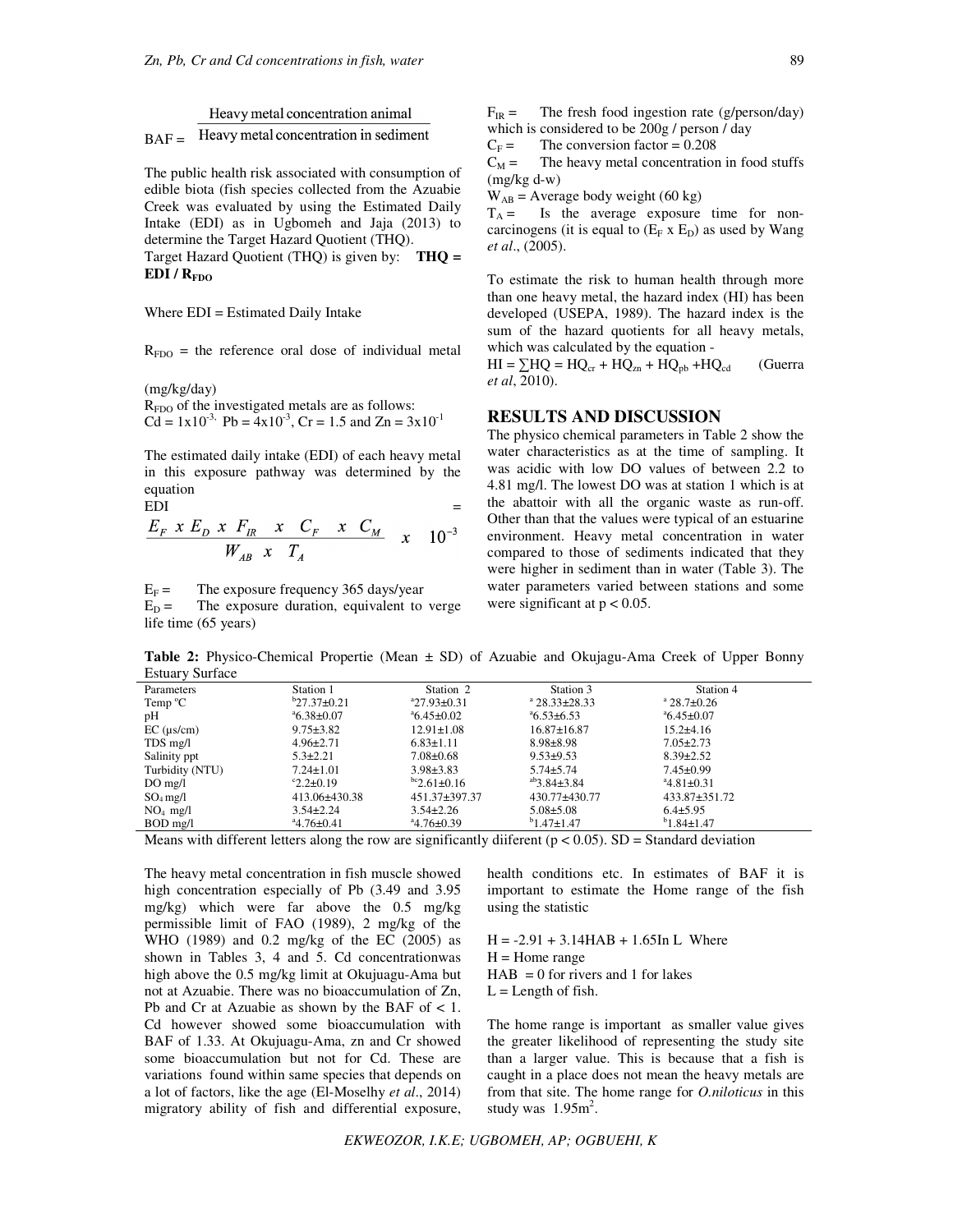The HQ (Table 3 and 4) were all < 1 except for Zn at both Creeks. Zn is a an essential heavy metal with a permissible limit in fish muscle of 40 mg/kg (FAO, 1989) or 100mg/kg (WHO,1989). The values obtained in this study therefore pose no threat, but requires continous monitoring. The HI at Azuabie Creek excluding Zn was 0.89 compared to 1.20 at Okujuagu-Ama. This implies a higher carcinogenic risk from consumption of *O. niloticus* from Okujuagu-ama Creek. Wangboje and Ikhuabe (2015) recorded HQ of 0.05 for Zn and 0.43 for Cd in *O. niloticus* and up to 10.74 for Zn in *Hemichromis fasciatus* from the River Niger. The Pb concentrations (2.02 mg/kg in *O. niloticus* to 7.64 in *Alestes baremose*) were above permissible limits as observed in this study. Another observation in this study is the higher concentration of all metals in Okujuagu-Ama creek suggesting that the abattoir on Azuabie Creek may not be the source of the heavy metal pollution.

**Table 3.** Concentrations of heavy metals in fish muscle, sediment, water and the estimated BAF, EDI, HQ and HI of *O. niloticus* from Azuabie Creek

| Heavy metal              | Fish  | muscle | Sediment mg/kg | Water mg/l | BAF  | EDI                  | HО                   | $HI=$       |
|--------------------------|-------|--------|----------------|------------|------|----------------------|----------------------|-------------|
|                          | mg/kg |        |                |            |      |                      |                      | $\Sigma$ HO |
| Zn                       | 31.6  |        | 178.8          | 0.02       | 0.18 | 0.02                 | 6.67                 |             |
| Pb                       | 3.49  |        | 18.75          | 0.05       | 0.19 | $2.4 \times 10^{-3}$ | 0.61                 |             |
| $_{\rm Cr}$              | 3.6   |        | 14.27          | 0.15       | 0.25 | $2.5 \times 10^{-3}$ | $1.7 \times 10^{-3}$ |             |
| C <sub>d</sub>           | 0.40  |        | 0.30           | 0.21       | 1.33 | $2.8 \times 10^{-4}$ | 0.28                 | 7.56        |
| HI excluding $Zn = 0.89$ |       |        |                |            |      |                      |                      |             |

**Table 4** Concentrations of heavy metals in fish muscle, sediment, water and the estimated BAF, EDI, HQ and HI of *O. niloticus* from Okuluagu-Ama Creek.

| Heavy metal    | Fish<br>Muscle | Sediment mg/kg | Water mg/l | <b>BAF</b> | <b>EDI</b>           | HO                   | $HI =$      |
|----------------|----------------|----------------|------------|------------|----------------------|----------------------|-------------|
|                | mg/kg          |                |            |            |                      |                      | $\Sigma$ HO |
| Zn             | 43.56          | 27.57          | 0.05       | 1.58       | 0.03                 | 10.07                |             |
| Pb             | 3.95           |                | 0.07       |            | $2.7 \times 10^{-3}$ | 0.69                 |             |
| Сr             | 2.79           | 2.8            | 0.43       | 1.00       | 0.002                | $1.3 \times 10^{-3}$ |             |
| C <sub>d</sub> | 0.74           | 8.65           | 0.31       | 0.09       | $5.1 \times 10^{-4}$ | 0.51                 | 1.27        |
|                |                |                |            |            |                      |                      |             |

HI excluding  $Zn = 1.20$ .

.

There were variations in the concentration of heavy metals in the organs assessed (Table 5). Cr and Pb were higher in the intestine implying food as the main source of entry in the fish, such that the food and feeding habits of the fish becomes an important factor. Zn was higher in the gills than in the intestine suggesting ionic absorption across the gill as a probable source of entry, so it can be suggested that Zn was accumulated from the water. The low

concentration of Pb in the gills is not in agreement with Yarkwan and Apeh (2015) that recorded Pb concentrations of up to 12.15 mg/kg in the gills of *T. zilli* and 2.08 mg/kg in the muscles of *Clarias gariepinus*. Also the higher concentrations in the muscles in this study is not in agreement with El-Moselhy *et al*. (2014) and Ugbomeh and Akani (2016) that observed lower concentration of all metals in the muscles

**Table 5:** The metal concentration in tissues of *O. niloticus* species (mean ± SD) Azuabie Creek and Okujuagu-Ama

| Azuabie Creek<br>Metals $(mg/Kg)$      | Gill                 | Intestine             | Muscle                   | <b>FAO</b><br>(1989)<br>limit | <b>WHO</b><br>(1989)<br>limit | EC   | $(2005)$ limit      |                      |
|----------------------------------------|----------------------|-----------------------|--------------------------|-------------------------------|-------------------------------|------|---------------------|----------------------|
| Zn                                     | $S$ 0.33 $\pm$ 13.75 | $^{a}6.26\pm12.49$    | $a^{ab}31.6 \pm 9.63$    | 40                            | 100                           | ٠    |                     |                      |
| Pb                                     | $a_{0.16\pm0.25}$    | $9.23 \pm 5.27$       | $b$ 3.49±1.86            | 0.5                           | $\mathfrak{2}$                | 0.2  |                     |                      |
| Cr                                     | $a_{1.22\pm0.70}$    | $9.12 \pm 5.25$       | $b$ 3.6 $\pm$ 0.45       | 0.5                           | $\mathbf{1}$                  | 0.05 |                     |                      |
| Cd                                     | $a_{0.12\pm0.11}$    | $b_{1.06\pm0.76}$     | $a^{ab}$ 0.40 $\pm$ 0.01 |                               |                               |      |                     |                      |
| Okujuagu-Ama Creek<br>Metals $(mg/Kg)$ | Gill                 | Intestine             |                          | Muscle                        | FAO (1989)<br>limit           |      | WHO (1989)<br>limit | EC<br>$(2005)$ limit |
| Zn                                     | $43.42 \pm 9.35$     | $b$ 50.77 $\pm$ 20.60 |                          | $43.56 \pm 9.95$              | 40                            |      | 100                 | ٠                    |
| Pb                                     | $0.01 \pm 0.00$      | $b_3.22 \pm 3.22$     |                          | $b$ 3.95±4.92                 | 0.5                           |      | $\overline{c}$      | 0.2                  |
| Cr                                     | $a_{1.22\pm0.70}$    | $05.65 \pm 2.28$      |                          | $b2.79 \pm 0.95$              | 0.5                           |      | $\mathbf{1}$        | 0.05                 |
| Cd                                     | $0.01 \pm 0.00$      | $0.01 \pm 0.00$       |                          | $b$ 0.74 $\pm$ 1.97           |                               |      |                     | ٠                    |

**Means with different letters along the row are different at p < 0.05**